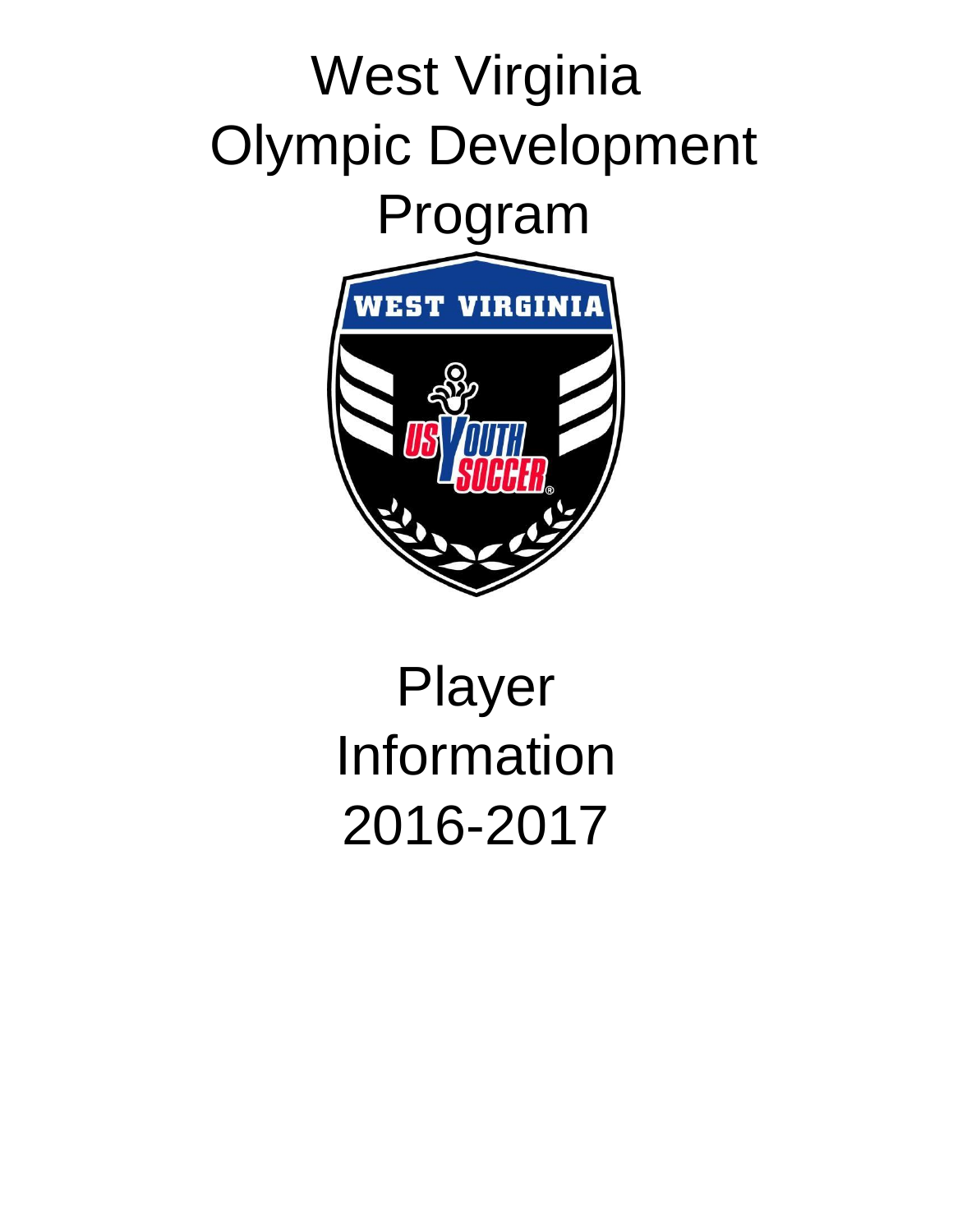#### **Welcome**

Congratulations on your son or daughter's selection to the West Virginia Soccer Association's Olympic Development Program pool. With their selection they have been recognized as among the elite players in their age group within the state.

There are three main objectives of the Olympic Development Program:

- 1)To have players recognized for their playing ability and advance to the Regional and possibly the National level.
- 2)To promote a sense of confidence and independence in each player as they advance within our program.
- 3)To develop and maintain a training environment that promotes learning and player development.

Practice, mini camp, and match schedules will be posted on the WVSA web site, please visit this site often to note changes and/or finalizations to that schedule. After pools are selected we would appreciate one parent per team to act as team manager and assist the administrator with registration issues. We will also be in need of parents to act as chaperones at both the state mini camp and the regional camps for each age group. Without a chaperone players will not be able to attend either events. Please email awyatt9@gmail.com if you are interested.

The commitment parents make with elite players is extensive and WVSA recognizes the sacrifices you will make this winter, spring and summer in order to provide your child the opportunity to advance and develop as a player. Allow your child to develop as an individual and become their own self advocate. If he or she has a problem let them approach the coach and resolve any issues or work through them without your assistance. Often we enable our children whether it be at home, school or the playing field. We want to see them become more independent and gain confidence in their own abilities, because if they do represent the region or advance to a national team, they will be with only one chaperone and their coaches.

We welcome suggestions and as always, recognize the effort each of you has made to get your child to this level in their young careers.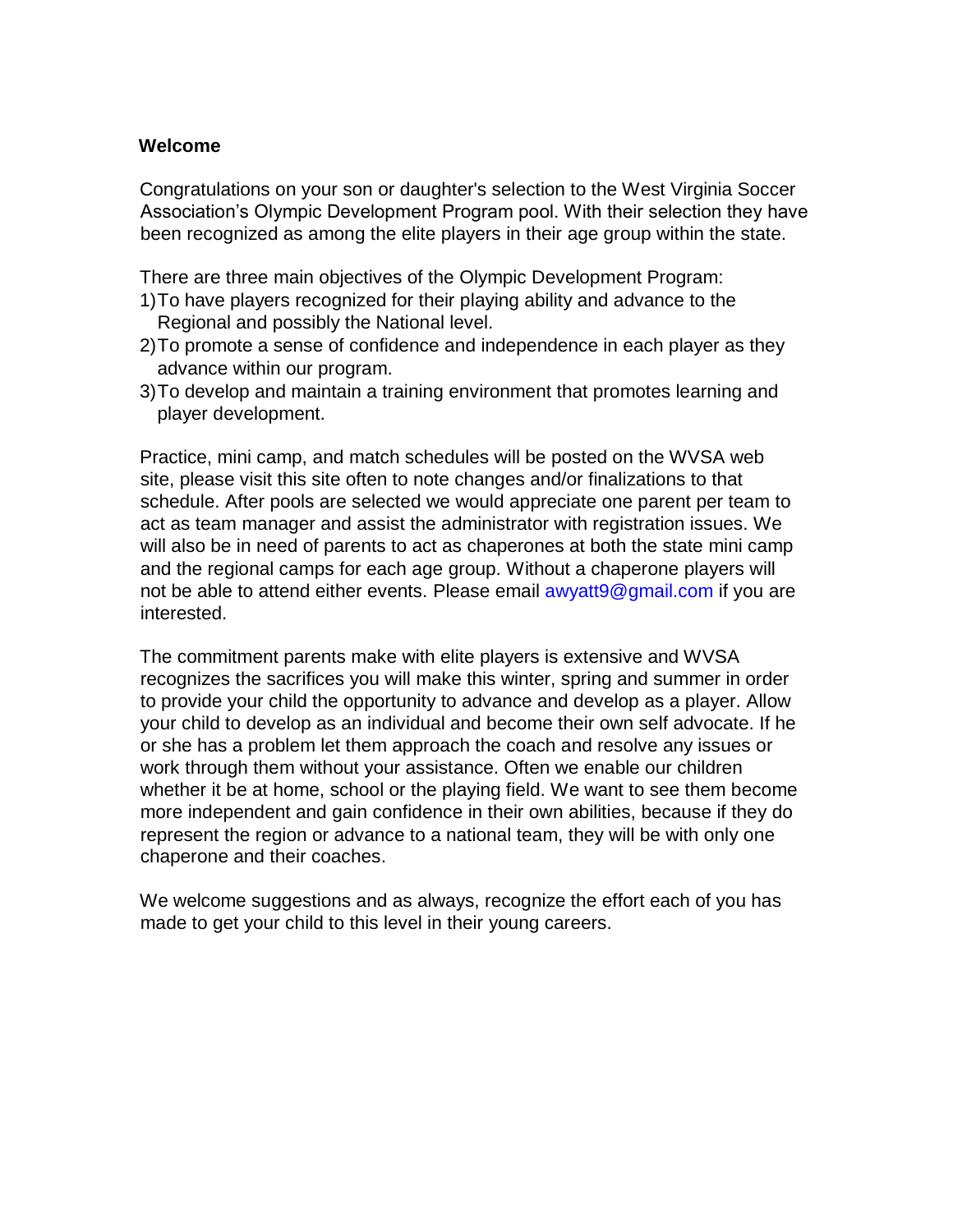### **What is ODP?**

The **US YOUTH SOCCER Olympic Development Program**, or ODP as it is more commonly called, is a national identification and development program for high-level players. The program identifies and develops youth players throughout the country to represent their state association, region and the United States in soccer competition.



ODP teams are formed at the state association and regional levels, made up of the best players in various age groups. At the state association level, pools of players are identified in each eligible age group, and brought together as a team to develop their skill through training and competition. From the state pools and subsequent teams, players are identified for regional and national pools and teams.

## **What are the Goals of ODP?**

- 1. To identify a pool of players in each age group from which a United States National Team will be selected for international competition.
- 2. To provide high-level training to benefit and enhance the development of players at all levels.
- 3. Through the use of carefully selected licensed coaches, develop a mechanism for the enhancement of ideas and curriculum to improve all levels of coaching.

## **West Virginia's Olympic Development Program**

In support of these national/regional goals, the WV ODP program strives to give each and every player in the state an opportunity to participate in the statewide ODP program. It is our goal to identify the best players at each age level; Provide the best training possible in order to move players to the next level; and Provide them an opportunity to demonstrate their skills at the state and regional levels in a variety of different events as well as provide them an opportunity to be showcased for regional staff and college coaching staff.

While it is the ultimately the goal of the state program to have our players represented in the regional pools and teams, this is by no means the exclusive goal of the WV ODP program. Equally important is our goal to provide exceptional training and competitive opportunities for our players. To this end, we will strive to provide an experienced coaching staff to its players, many of whom have extensive college level play and coaching experience.

Each player and parent should understand that part of the ODP experience is not only the development of new and improved soccer skills but participation in a broad range of experiences contributing to the players emotional, maturational, and social development as well. The players will have the opportunity to meet highly skilled players from states both within and around our region. It is important for both the player and parent to realize that competition at the regional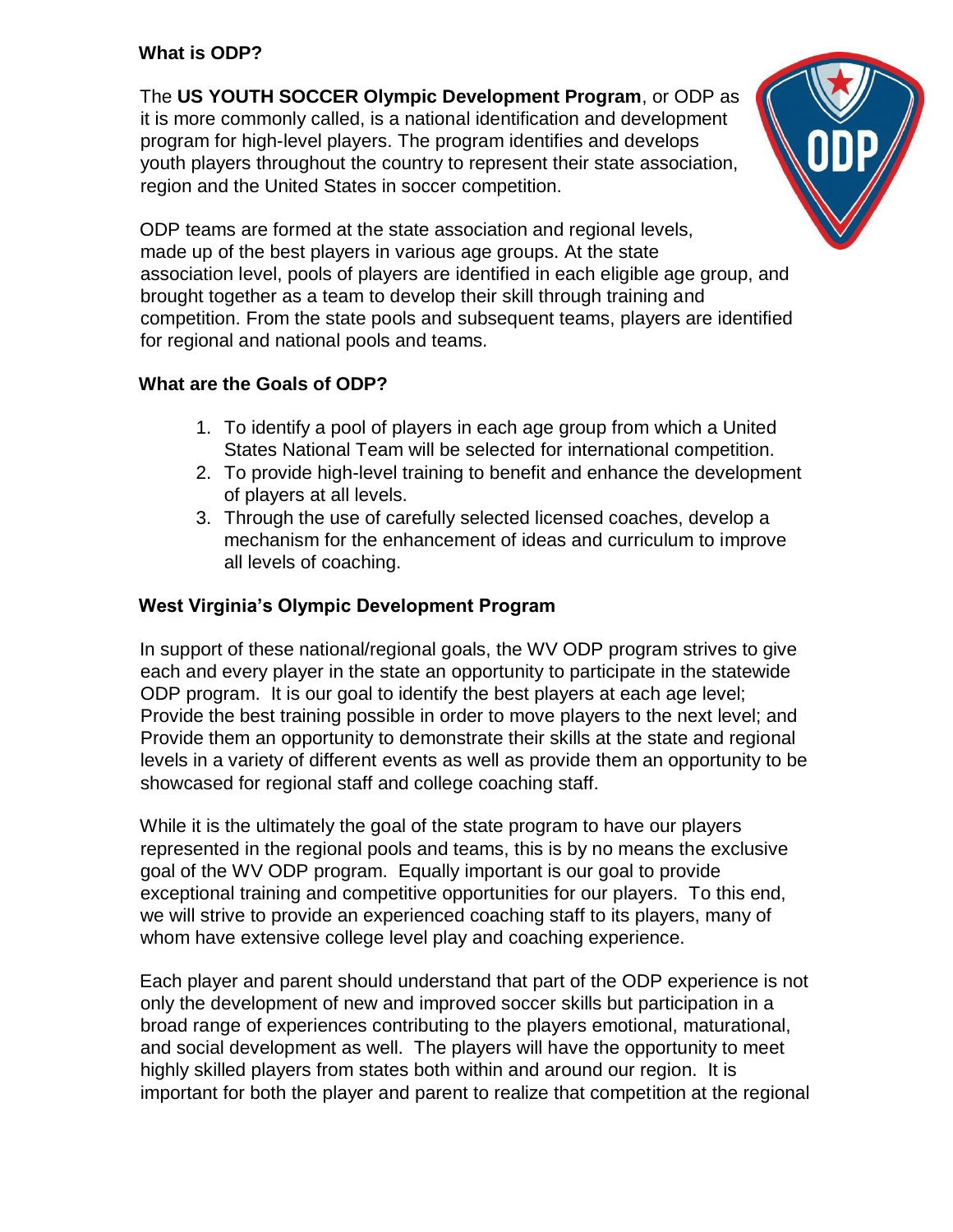level is very tough and that not making the regional pool is not a negative. Helping your player to establish appropriate goals for his/her ODP experience is an important part of ensuring that your player gets the most out of this exciting opportunity.

## **Who is Eligible?**

Any soccer player is eligible for consideration in the ODP provided that he or she meets the age requirements for the established age group. A player may try out in the state association in which he or she is eligible to be registered. A player may not try out for the ODP team in more than one state association. Tryouts are conducted at various times of the year. Interested players should check this web site or contact the WVSA office for dates and details.

Players are selected, in most states, on the basis of open tryouts. These tryouts are conducted by state association coaches who are recognized for their ability to identify and train players with superior skills. Some state associations combine scouting techniques and invitations to certain players with the open tryouts. Selection of these players is not an easy task. The state association head coach or State Coach will, in most cases, be assisted in the selection process by several other qualified coaches from the club or league level. Players are evaluated on the four components that make up a soccer player:

Technique - Tactics - Fitness and athletic ability - Psychological

## component (attitude) **How Are WV Players Selected?**

Coaches within our state association are responsible for assessing the performance of each player in a given age group during the course of a tryout period and subsequent technical training sessions. The following are some of the important criteria that the ODP coaching staff is assessing at these events: speed, agility, physical fitness, ball skills, team performance, performance under pressure, tactical and strategic understanding of the game, coachability, and player attitude.

## **What do ODP Players do?**

Upon selection, a state association ODP player is expected to participate in all activities of their team. These activities may include exhibition matches, invitational tournaments and sub-regional and regional camps, as well as individual team training sessions and the state ODP mini camp. If players are not available for a specific event, they may be replaced by another player from their player pool. Players are expected to take their participation in the program seriously, and should be committed to improving their individual skills as well as improving as a team player. Players are subject to the ODP Code of Conduct upon entry into the program at the state association level.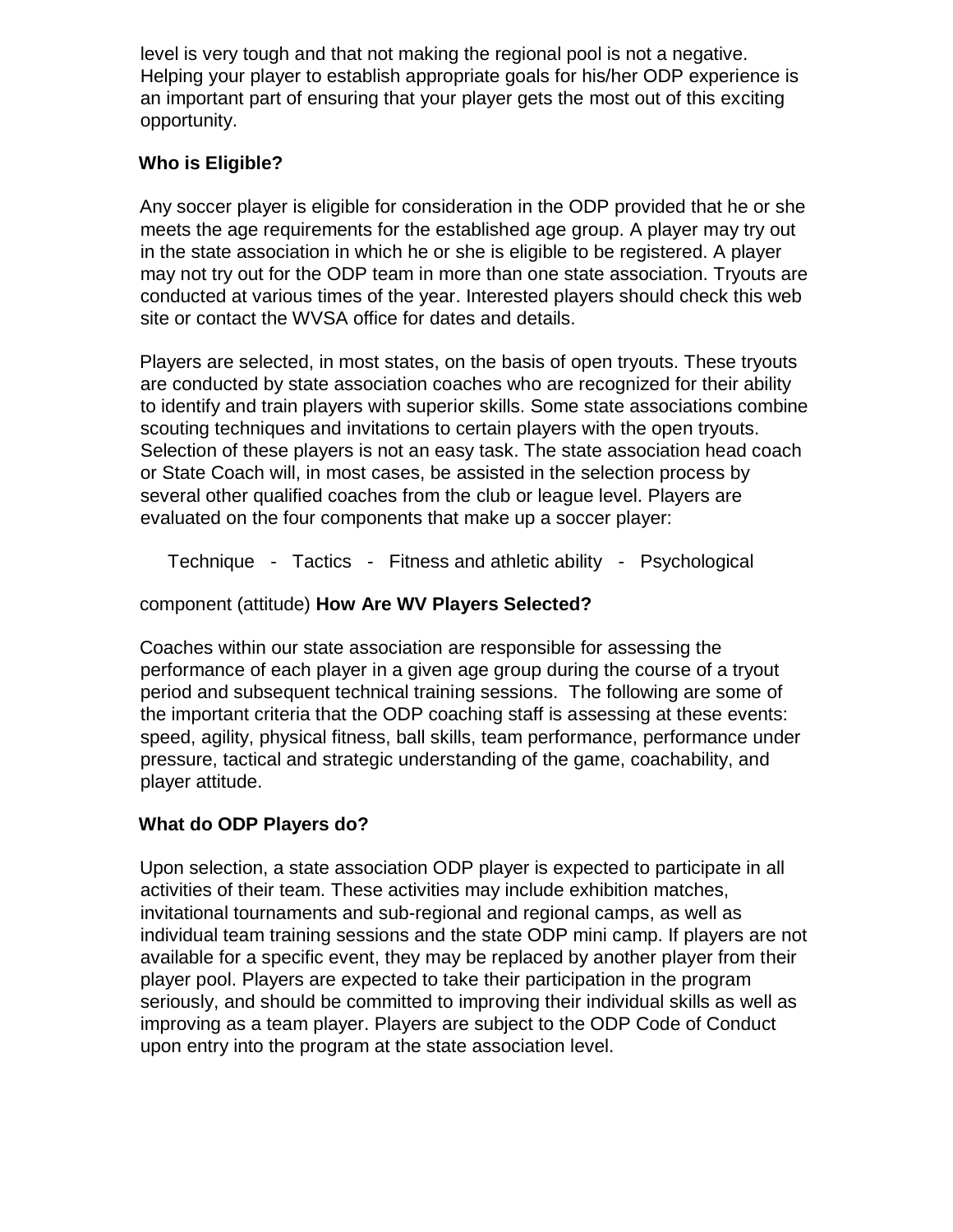A player pool will be chosen in each age group. All players in the pool will be invited to, and expected to attend, all scheduled training events. All players in the pool will also be invited to, and expected to attend, all competitive events that do not have roster limits. If a team is scheduled to participate in an event with limited roster size, only those selected for that particular event will be expected to attend (participate) with those not chosen to still be considered in the training pool for that age group with consideration for the next competitive event.

#### **Attendance**

All Olympic Development Program players are expected to take their commitment seriously. Players are expected to be punctual, attend practices and events, and participate with a positive attitude, intensity and passion. Poor attendance, attitude, and punctuality will be a factor in final roster selections. Your hard work will allow you to represent our state at the regional level where you will be exposed to new coaching staff, soccer players and great experiences.

It will be your responsibility to follow the rules of the ODP program and the Code of Conduct which you will sign after being selected into the pool. We cannot stress enough the importance of a positive attitude, commitment, respect for your teammates, the program itself, and the sites we use to train at. Players who do not abide by the code of conduct and the guidelines set forth in this manual are subject to dismissal from the pool, at the exclusive discretion of the ODP Coaching Staff, the WV Director of Coaching, the WV Executive Director or the ODP Administrator.

## **What is the ODP Region 1 Tournament?**

This tournament is held for only ODP teams within our region at Rider University and surrounding sites in New Jersey. It is traditionally held on the first or second full weekend in June. The event is a three game tournament with the U15 and U17 age groups going on to play in semi-finals and finals later on in the season. This tournament is attended by much of the Region 1 Staff who spend their time watching and evaluating payers on every field. \*\*From these evaluations, begins the identification process for the opportunity to play on the Region 1 ODP team. This tournament is also highly attended by college coaches from all over the country. The coaches are provided with team rosters and spend the entire weekend watching U15, U16, and U17 games identifying potential players for their schools.

\*\*Note: If available, Region 1 staff will attend our State Mini Camp and begin the evaluation process there, giving each of our state players an additional opportunity to be 'seen' by a regional staff member.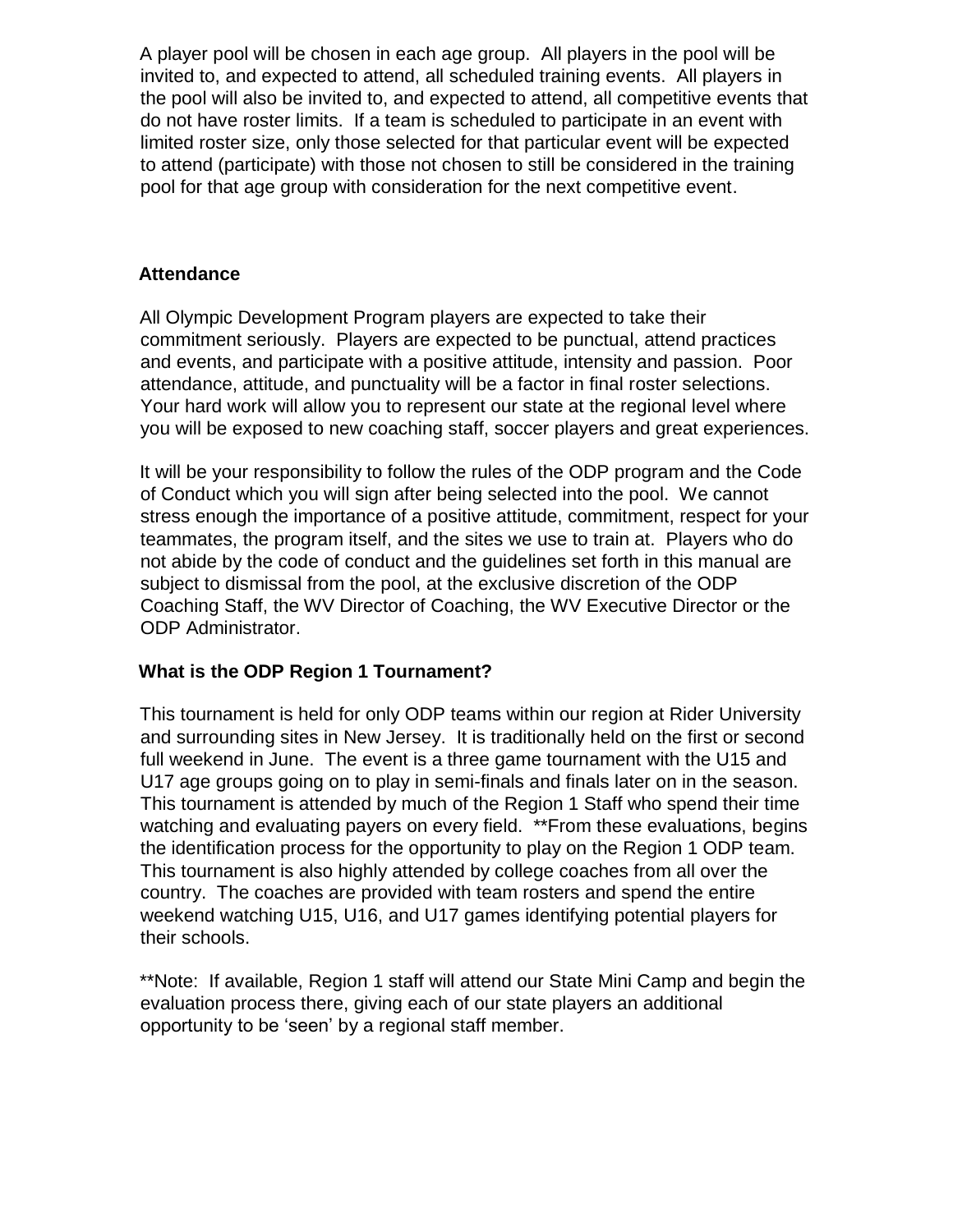#### **What are Regional Camps?**

US YOUTH SOCCER is divided into four regions, each of which offers a regional camp for state association ODP teams in each eligible age group. The camps are designed to provide high level competition and training for participating players, and are the final process in identifying players to be selected to the Region 1 ODP teams. The camp provides intensive, high level training as well as games each day and each player has the opportunity to work with other State ODP coaches (who may often be college coaches too), Regional ODP coaches and National ODP coaches. Often members of the National Team Staff will be present at camp as well, also evaluating the players. Your state association or regional administrator should be contacted for more information. For more information, please visit the ODP Page on **Region1.com**. Regional camp fees are in addition to the WV ODP fees. Commitment to camp is due by January  $31<sup>st</sup>$  and partial payment is due by April  $1<sup>st</sup>$ . The cost of the camp is just a slightly higher fee than any area overnight camp that players might attend. **To be eligible to attend a Regional camp, the ODP player is expected to participate in all activities of their team and season fees paid in full.** 

## **What is a National Camp?**

National Camps and Interregional events are held throughout the year at various locations in the United States. The National Team Coach or a National Staff Coach is present at these events to observe, train and identify players for placement in the national pool or on a national team. Players must be chosen to attend the National Camp and the fees are not included in the WV ODP fees.

## **What are the Benefits of Participating in ODP?**

- 1. Development as a player. The opportunity to train and play with the best players in one's age group.
- 2. Quality instruction from nationally licensed coaches.
- 3. Quality competition. Games against other state association ODP teams.
- 4. Exposure to regional and national team coaches.
- 5. The opportunity to represent one's state, region or country in competition.
- 6. Exposure to college coaches.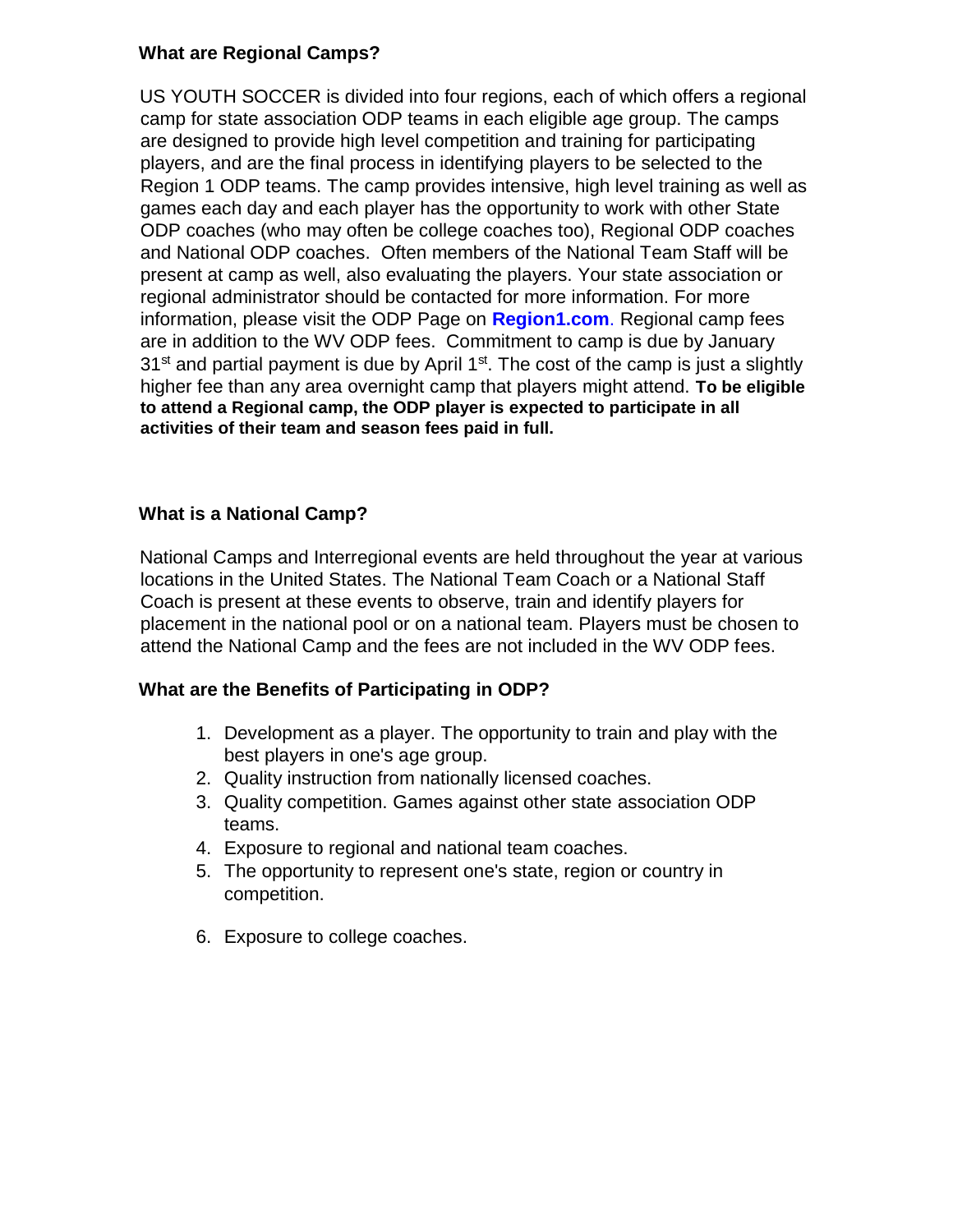#### **Responsibilities of players and parents:**

## **Players:**

**Devotion to the Game**—This level is typically represented by players who have selected soccer as their sole competitive activity.

**Time Commitment**—Players are expected to attend all training sessions and games. Any absences must be documented and approved by the Director of Coaching and/or Administrator.

**Communication**—PLAYERS, not parents, are expected to communicate with age group Coaches, the Administrator or the Director of Coaching regarding any question or area of concern.

**Pay Attention**—Please pay particular attention to ALL deadlines and instructions for various activities. Adherence to these dates are key to reducing hassles and costs.

#### **Parents:**

WVSA asks that you be sensitive to the pressure that most players feel when participating in these events. Your POSITIVE ENCOURAGEMENT toward all players, at all levels of state team functions, is appreciated. Please limit your contact with coaches/selectors during these events. WVSA appreciates the time and commitment parents make on behalf of the players.

## **Program Fees**

The total cost of the ODP program for the 2016-2017 is \$600. The registration fee of \$50 (included in the total) is due prior to tryouts and is non-refundable regardless of whether the player is selected into the pool. The second payment of \$550 is due when the player is accepted to the program. This program runs as a self-sufficient program meaning that the fees collected are used exclusively to cover the costs of running the program, all training sessions, all tournament fees, staff/coach salaries, and all administrative supplies. Players are expected to attend all events as outlined in the ODP calendar. **No refunds** will be given to players who chose not to attend a training session or an event which they have been chosen for, or to players who chose to drop out of the program. Players who become injured during the season (with a signed medical excuse) may receive a partial refund for the remainder of the events he/she will be unable to attend.

Players will be assigned a uniform that will be used during the season. These will be collected after each event in which they are used. It will be the parent's responsibility to replace any lost or damaged uniforms.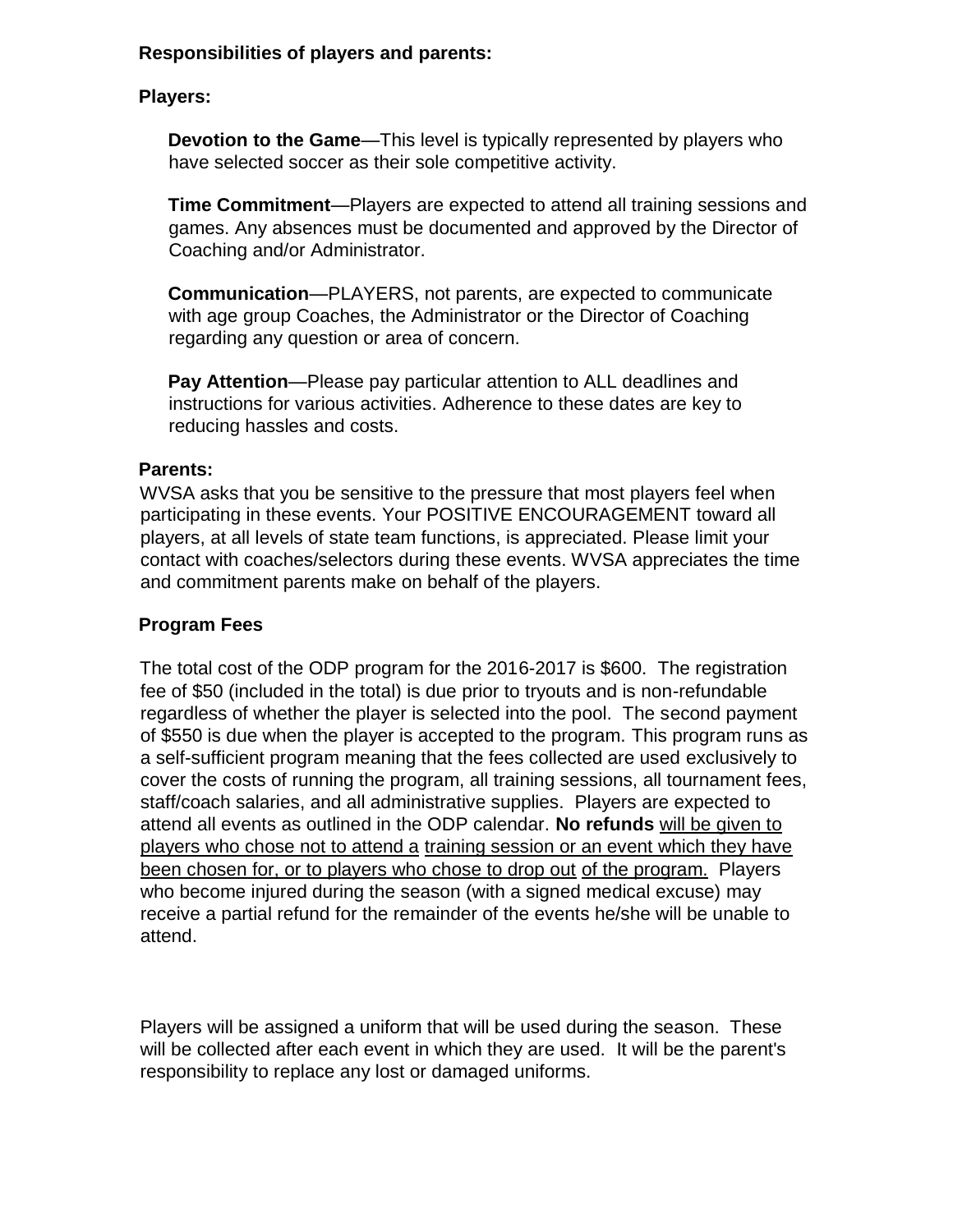Additional ODP gear may also be available to purchase but is not required. The cost of these will be made available as soon as they are acquired.

## **Scholarships / Fundraising**

It is our intent to try and have as many players as possible involved in the program and while we have only limited funds available for scholarships, we strive to see to it that any player selected is not precluded from participation for financial reasons. Of course, because of limited funds, we are not always successful in meeting this goal. A limited amount of scholarship funds are available to players where there is a demonstrated financial need. Application forms are available to download on the wvsoccer.net website. All scholarship request forms will be kept confidential and are due as soon as players realize they have a need. **Scholarship applicants should work aggressively to raise sponsorship funds as described below to help defray the ODP tuition costs.** 

Players are encouraged to seek individual and/or corporate sponsorships to help defray the costs of their participation in the ODP program. Sponsors will receive recognition on the WVSA website, and contributions are tax deductible. Sponsorship forms are available on the wvsoccer.net website and completed forms should be mailed to the ODP Administrator as soon as they are received so that recognition can be made.

#### **ODP Structure**

Players are registered with a club or team which belongs to the West Virginia Soccer Association. WVSA in turn is a member of US Youth Soccer – the largest member of the US Soccer Federation which provides rules and guidelines for the sport of soccer and is made up of 55 member state association. WVSA is also one of 16 (state) members of Region 1 soccer. The US Soccer Federation is one of the first organizations to be affiliated with FIFA and is the governing body of soccer in all its forms in the United States. It is also the largest member of the US Olympic Committee national governing bodies. The Federation International de Football (FIFA) is soccer's world governing body.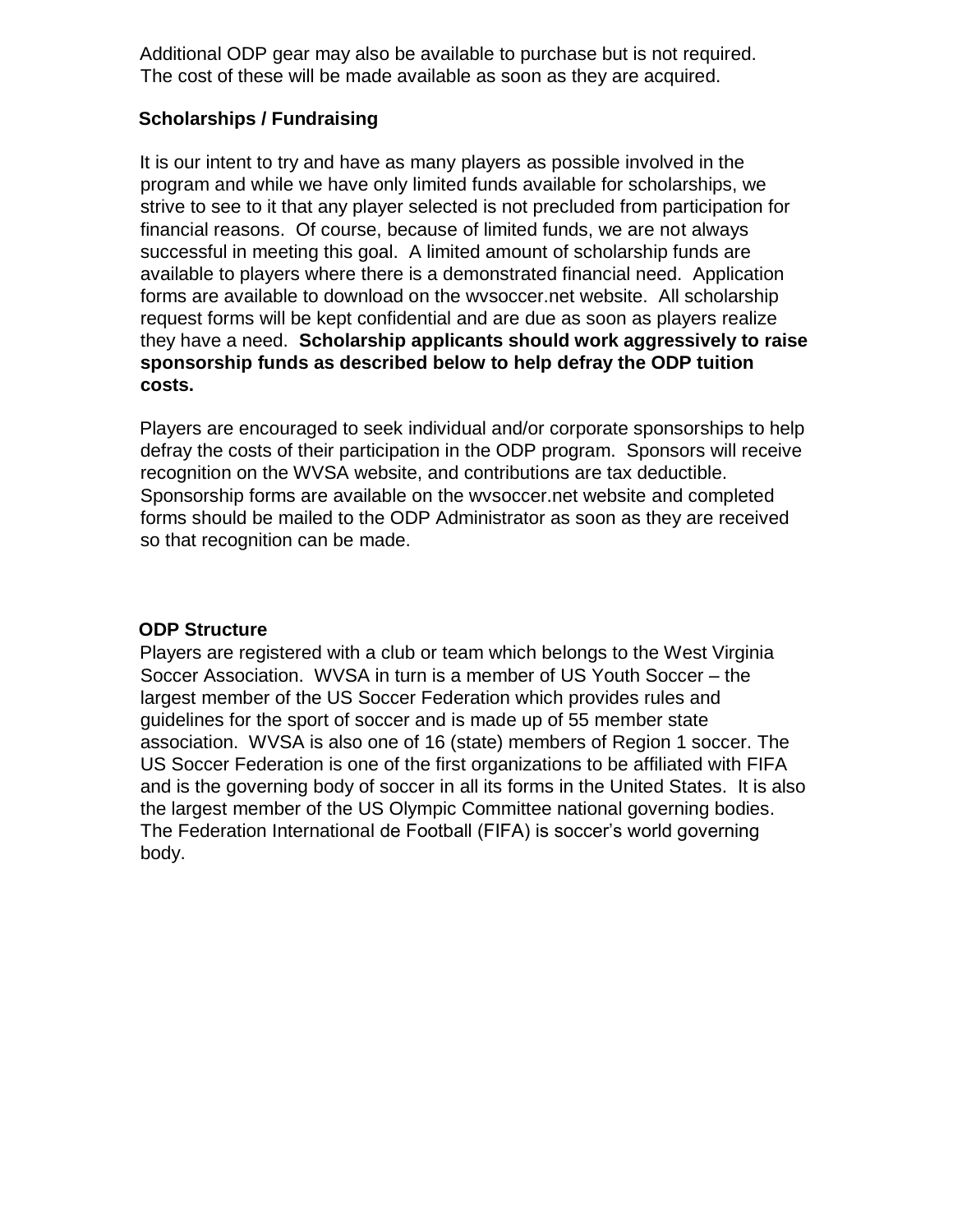### **Forms Needed**

- **1.** ODP Player Code of Conduct Form both player and parent need to sign.
- **2.** ODP Player Information and Medical Release Form- please make sure you copy both the front and back of your insurance card and attach to this form.
- **3.** ODP Medical History Questionnaire needed if accepted into the program.
- **4.** Copy of Birth Certificate new players only (uploaded into Affinity)
- **5.** Copy of Insurance Card
- **6.** Copy of Permission to play in WV for out-of-state players only

Form #1, #2 and #3 will be printed out when you are accepted into the program.